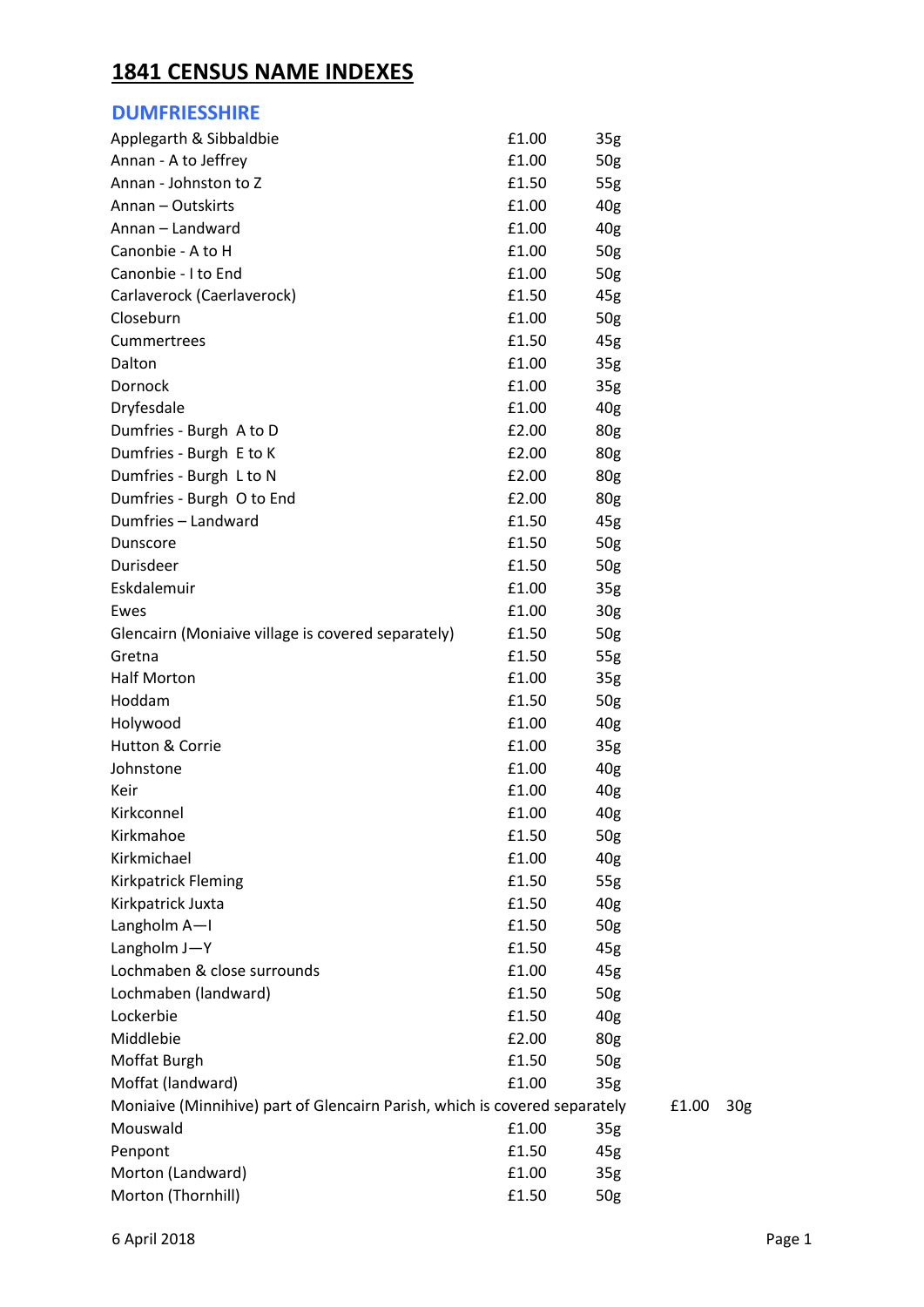# **1841 CENSUS NAME INDEXES**

| Ruthwell                   | £1.00 | 40 <sub>g</sub> |
|----------------------------|-------|-----------------|
| Sanguhar Burgh             | £1.50 | 70g             |
| Sanguhar Parish (Landward) | £1.00 | 35 <sub>g</sub> |
| St. Mungo                  | £1.00 | 35 <sub>g</sub> |
| Tinwald                    | £1.00 | 40 <sub>g</sub> |
| Torthorwald                | £1.50 | 50 <sub>g</sub> |
| Tundergarth                | £1.00 | 35 <sub>g</sub> |
| Tynron                     | £1.00 | 30 <sub>g</sub> |
| Wamphray                   | £1.00 | 35 <sub>g</sub> |
| Wanlockhead                | £1.00 | 35 <sub>g</sub> |
| Westerkirk                 | £1.00 | 35 <sub>g</sub> |

#### **STEWARTRY OF KIRKCUDBRIGHT**

| Anwoth                                                                      | £1.00 | 35 <sub>g</sub> |     |
|-----------------------------------------------------------------------------|-------|-----------------|-----|
| Balmaclellan                                                                | £1.00 | 40g             |     |
| Balmaghie                                                                   | £1.50 | 45g             |     |
| <b>Borgue</b>                                                               | £1.50 | 45g             |     |
| <b>Buittle</b>                                                              | £1.00 | 40 <sub>g</sub> |     |
| Carsphairn                                                                  | £1.00 | 35 <sub>g</sub> |     |
| Colvend & Southwick                                                         | £1.50 | 50g             |     |
| Creetown Burgh (see Kirkmabreck for the rest of the Parish)                 |       |                 | 45g |
| Crossmichael                                                                | £1.50 | 45g             |     |
| Dalry                                                                       | £1.50 | 45g             |     |
| Girthon                                                                     | £1.50 | 55g             |     |
| Irongray                                                                    | £1.00 | 35g             |     |
| Kells                                                                       | £1.50 | 45g             |     |
| Kelton - Castle Douglas Burgh                                               | £1.50 | 55g             |     |
| Kelton (landward)                                                           | £1.50 | 45g             |     |
| Kirkbean                                                                    | £1.00 | 35 <sub>g</sub> |     |
| Kirkcudbright Burgh                                                         | £2.50 | 85g             |     |
| Kirkcudbright (landward)                                                    | £1.00 | 35 <sub>g</sub> |     |
| Kirkgunzeon                                                                 | £1.00 | 40 <sub>g</sub> |     |
| Kirkmabreck landward area only - Creetown Burgh covered separately<br>£1.00 |       |                 |     |
| Kirkpatrick Durham                                                          | £1.50 | 45g             |     |
| Lochrutton                                                                  | £1.00 | 40g             |     |
| Minnigaff                                                                   | £1.50 | 55g             |     |
| New Abbey                                                                   | £1.00 | 40 <sub>g</sub> |     |
| Parton                                                                      | £1.00 | 35 <sub>g</sub> |     |
| Rerrick                                                                     | £1.50 | 55g             |     |
| Terregles                                                                   | £1.00 | 35 <sub>g</sub> |     |
| Tongland                                                                    | £1.00 | 35 <sub>g</sub> |     |
| Troqueer (landward)                                                         | £1.50 | 45g             |     |
| Troqueer (Maxwelltown Burgh)                                                | £2.50 | 90 <sub>g</sub> |     |
| Twynholm                                                                    | £1.00 | 35g             |     |
| Urr (Dalbeattie Burgh)                                                      | £1.50 | 50g             |     |
| Urr (landward)                                                              | £1.50 | 55g             |     |